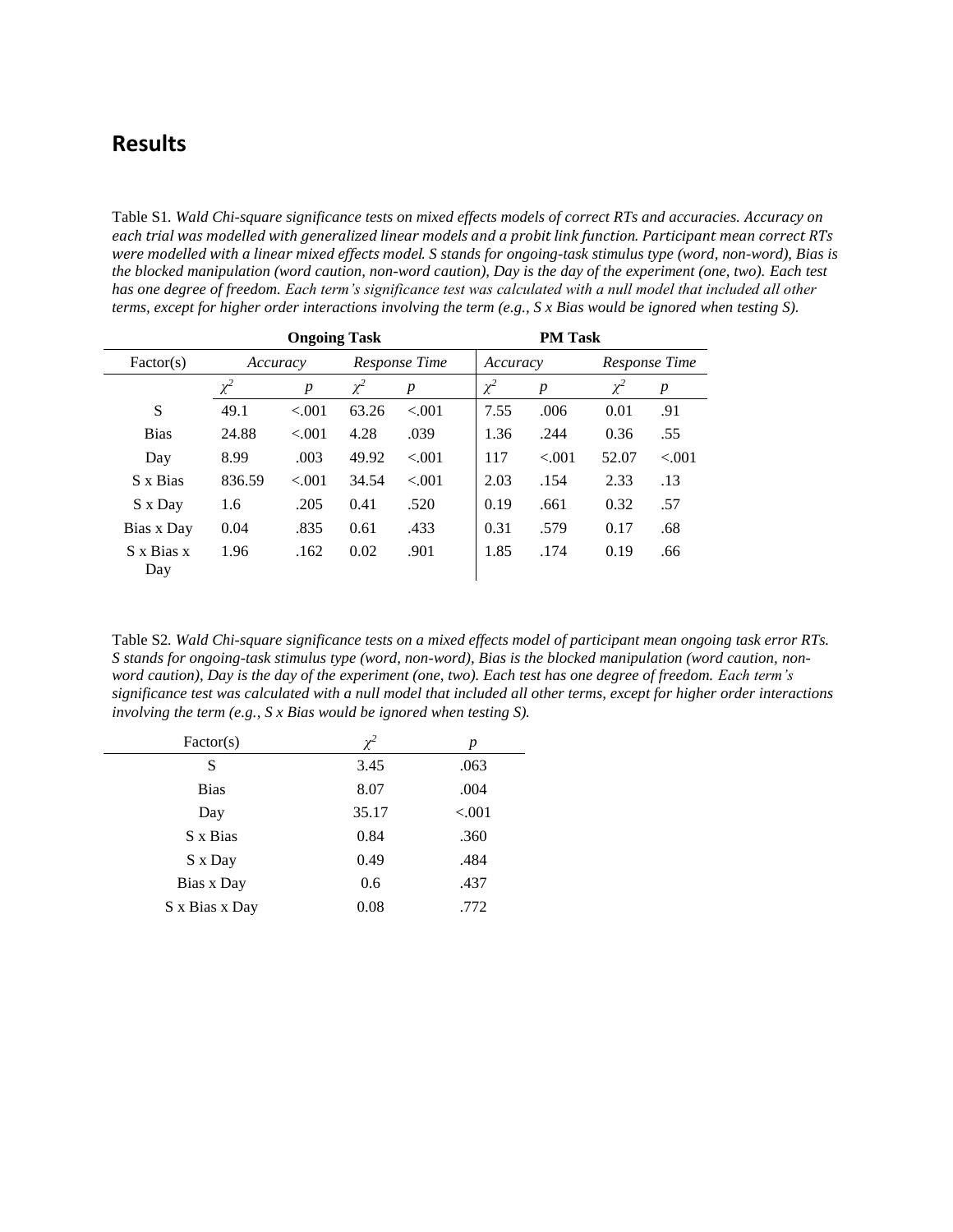Table S3. *Wald Chi-square significance tests on mixed effects models of PM miss type (word response, non-word response) and PM miss RTs. We fit a linear mixed effects model to mean participant miss type, and to mean participant miss RTs. S stands for ongoing-task stimulus type (word, non-word), Bias is the blocked manipulation (word caution, non-word caution), Day is the day of the experiment (one, two), Type is the type of PM miss. Each test has one degree of freedom. Each term's significance test was calculated with a null model that included all other terms, except for higher order interactions involving the term (e.g., S x Bias would be ignored when testing S).*

| Factor(s)             | Proportion |        | Response Time |                  |
|-----------------------|------------|--------|---------------|------------------|
|                       | $\chi^2$   | p      | $\chi^2$      | $\boldsymbol{p}$ |
| S                     | 1.1        | .294   | 6.56          | .010             |
| <b>Bias</b>           | 0.26       | .609   | 0.29          | .590             |
| Type                  | 0.3        | .586   | 10.01         | .002             |
| Day                   | 20.09      | < .001 | 15.37         | < .001           |
| S x Bias              | 0.29       | .591   | 4.78          | .029             |
| S x Type              | 496.29     | < .001 | 18.32         | ${<}001$         |
| Bias x Type           | 8.92       | .003   | 14.95         | < .001           |
| S x Day               | 0.09       | .761   | 1.8           | .179             |
| Bias x Day            | 0.05       | .827   | 1.12          | .290             |
| Type x Day            | 0.08       | .779   | 0.1           | .755             |
| S x Bias x Type       | 1.81       | .178   | 0.07          | .796             |
| S x Bias x Day        | 0.27       | .605   | 0.08          | .777             |
| S x Type x Day        | 14.31      | < .001 | 1.37          | .241             |
| Bias x Type x Day     | 1.07       | .301   | 0.31          | .575             |
| S x Bias x Type x Day | 0.01       | .910   | 0.55          | .457             |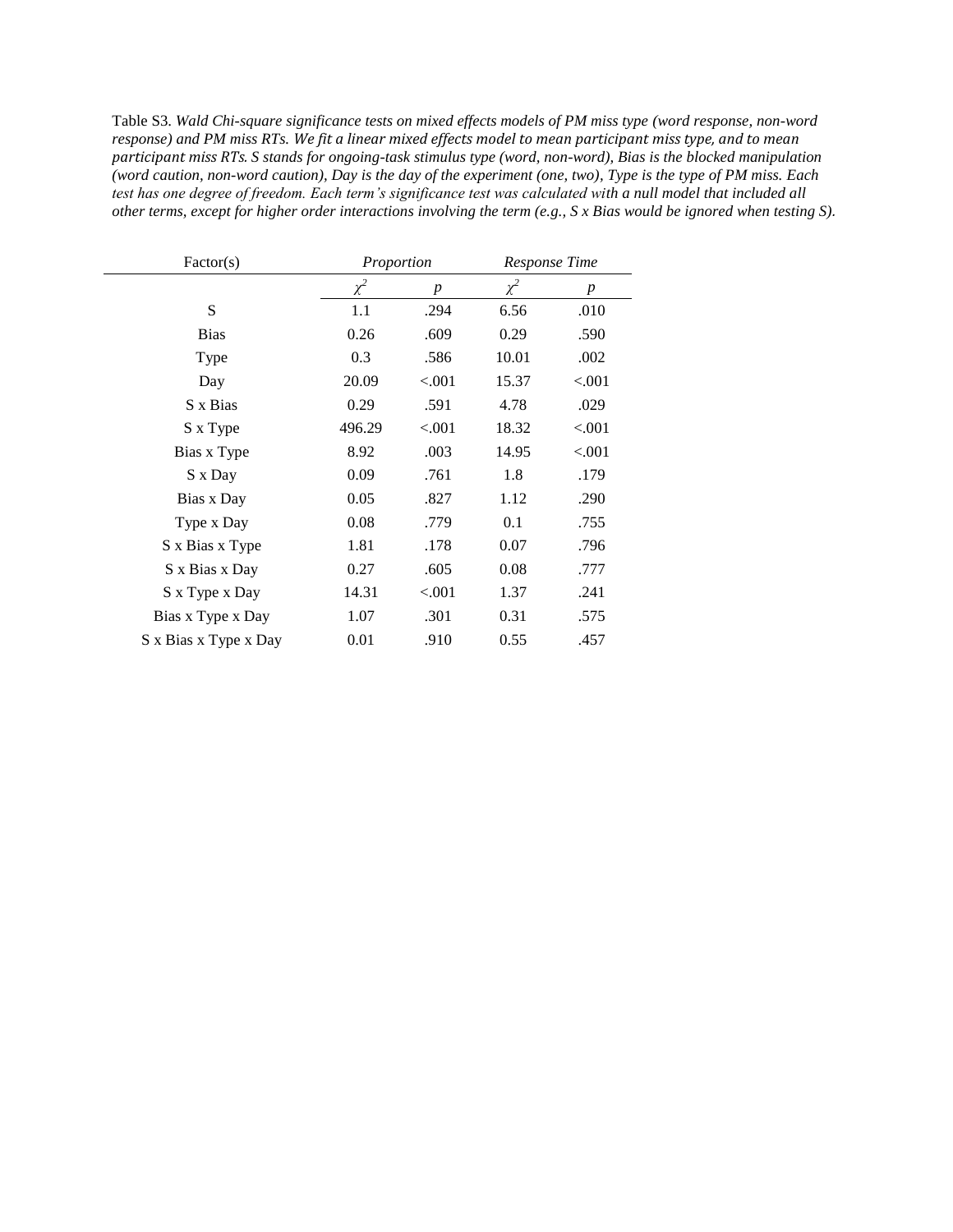## **Alternative Model with Varying Non-Decision Time by Day**

A reviewer noted the possibility of non-decision time being affected by practice. To test this proposal, we fit an alternative PMDC model, which was identical to that reported in text except that it allowed non-decision time to vary across day one and day two of the experiment. We found that non-decision time was estimated to be larger on day two of the experiment ( $M = 0.17$ s, SD = 0.004) than on day one ( $M = 0.14$ s, SD = 0.004), inconsistent with a practice effect. Given this finding is inconsistent with a practice effect, we still present the model with a single non-decision time in text, which we believe provides more robust parameter estimation. However, for completeness, we report estimates from the alternative model here. The posterior mean of the A parameter was  $0.47$  (SD =  $0.02$ ). The mean of the standard deviation of matching accumulation was 0.59 (SD = 0.006). The thresholds are graphed in Figure S1, and estimated accumulation rates in Figures S2 and S3. They provide similar inferences to the reported model.



*Figure S1.* Participant-averaged thresholds for a model that allowed non-decision time to vary by day. The symbols correspond to the posterior mean, and the error bars correspond to plus and minus one standard deviation from the mean. Nc refers to the condition with a bias against non-word decisions, and Wc to bias against word decisions.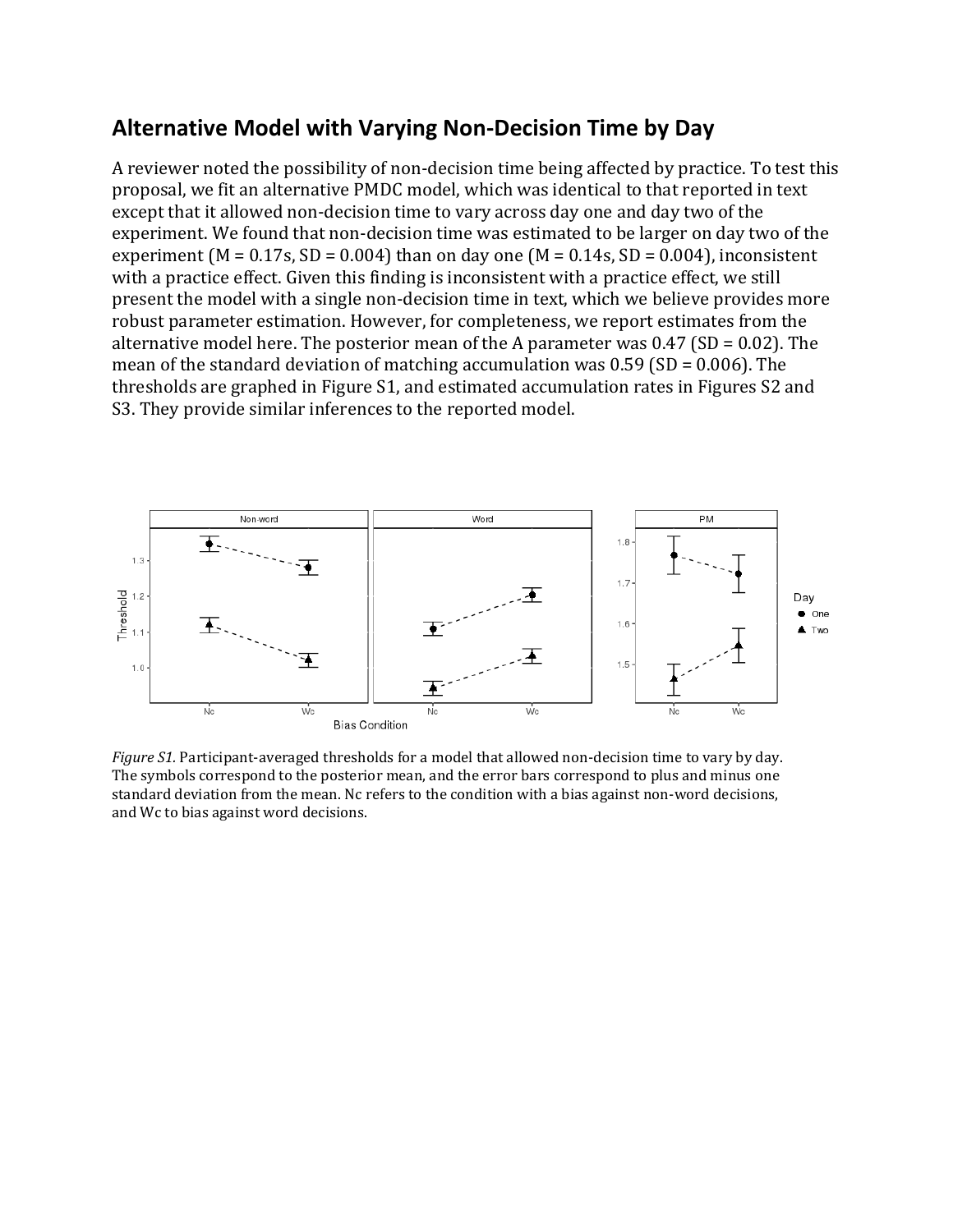

*Figure S2.* Participant-averaged non-PM trial accumulation rates for word and non-word stimuli (columns). Obtained from a model that allowed non-decision time to vary by day. The symbols correspond to the posterior mean, and the error bars correspond to plus and minus one standard deviation from the mean. Nc refers to the condition with a bias against non-word decisions, and Wc to bias against word decisions. Accumulation to PM decisions on non-PM trials (*M* = -2.82, *SD* = 0.11), that is PM false alarm accumulation, is not plotted.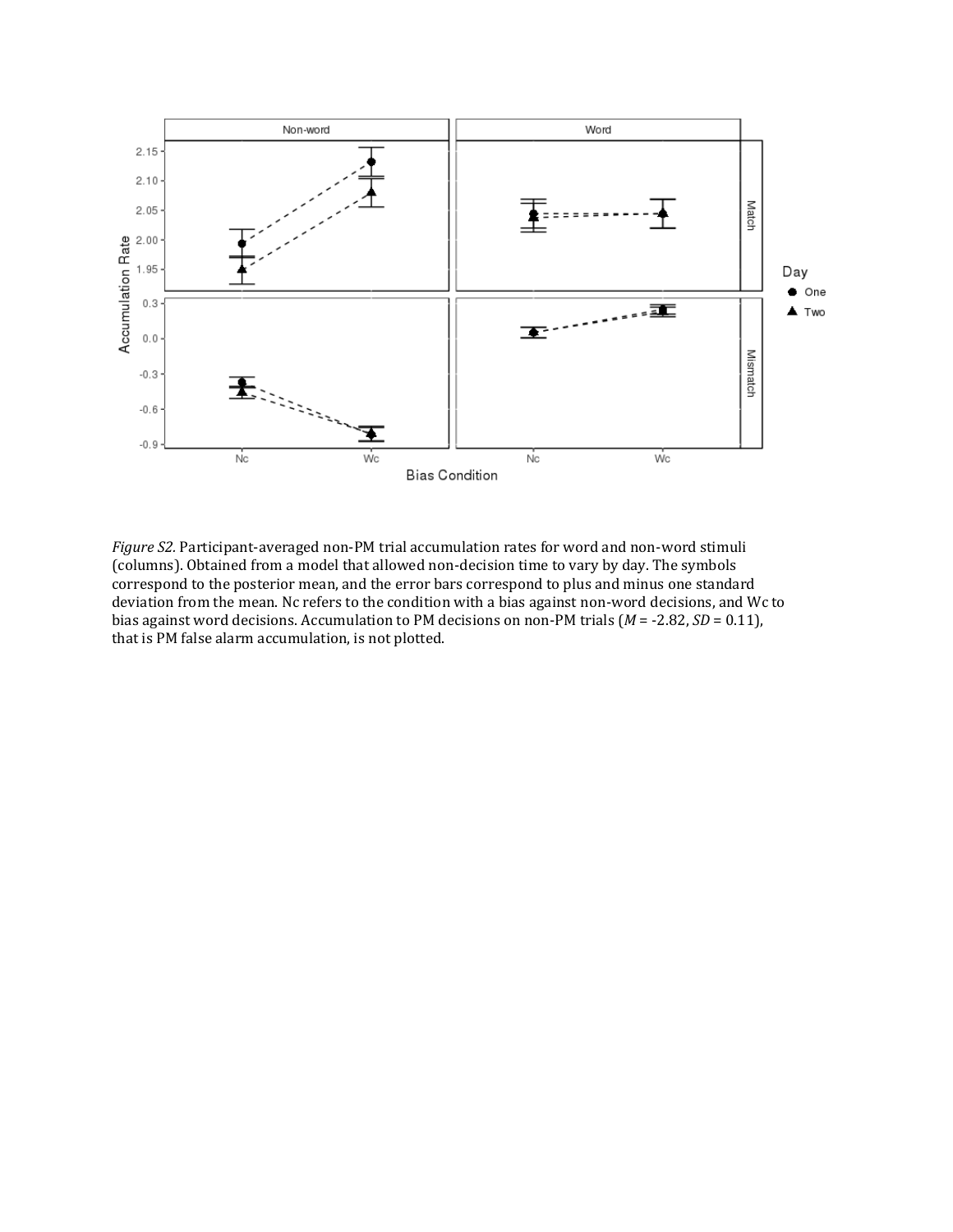

*Figure S3.* Participant-averaged PM trial accumulation rates from a model that allowed non-decision time to vary by day. The symbols correspond to the posterior mean, and the error bars correspond to plus and minus one standard deviation from the mean. Nc refers to the condition with a bias against non-word decisions, and Wc to bias against word decisions.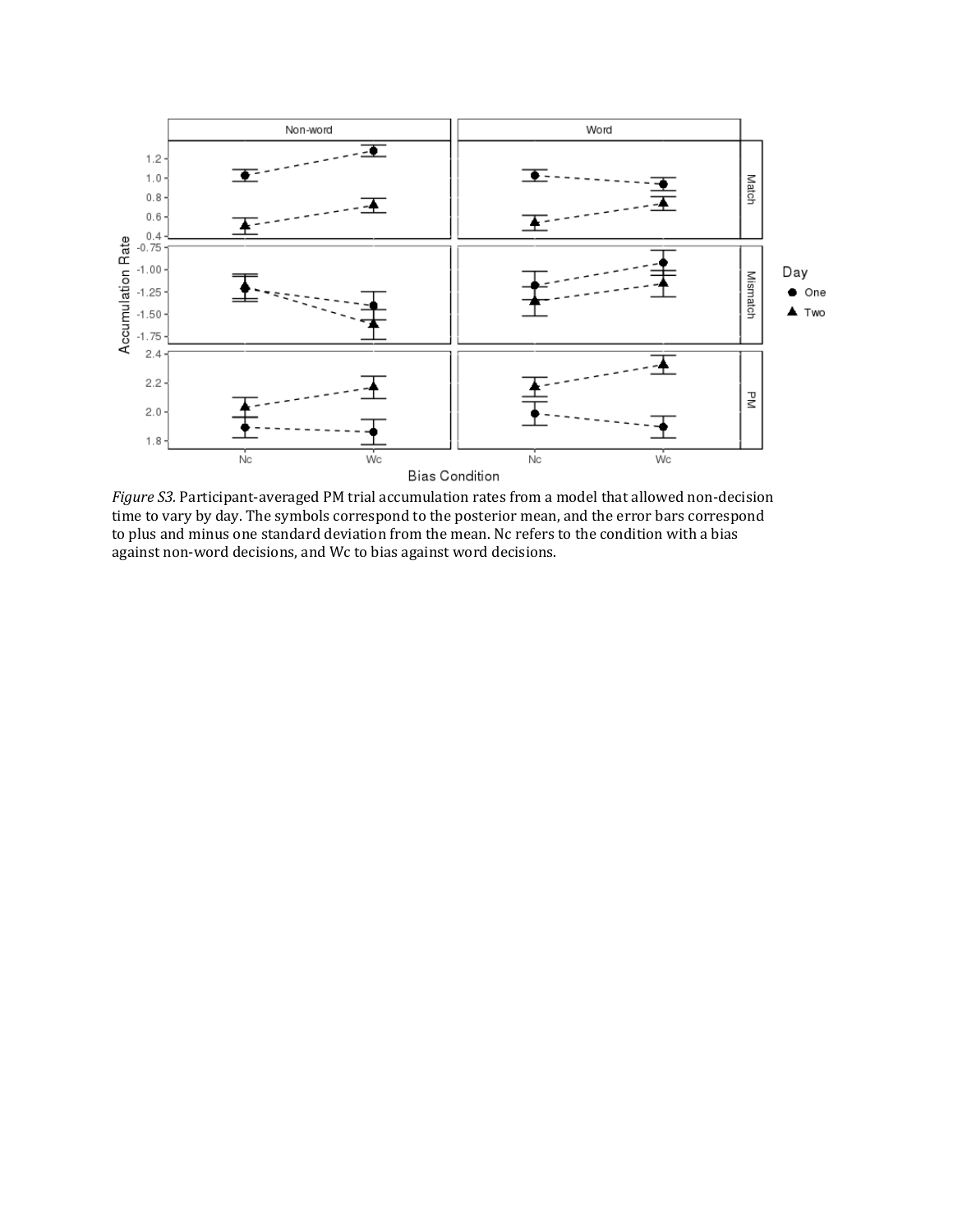## **Posterior Exploration**

To evaluate how model mechanisms contributed to the observed effects of the bias manipulation on ongoing-task responses, we systematically removed mechanisms from the model by averaging parameters across the bias conditions and examined the resulting effects on simulated performance. We simulated a model with no effects of bias condition on ongoing-task thresholds (ongoing-task thresholds averaged across bias conditions), a model with no effects of bias condition on accumulation rates (ongoing-task accumulation rates averaged across bias conditions), and a model with no effect of bias condition on either. Because the bias manipulation did not induce substantial shifts in PM accuracy, we do not examine how the model predicts differences in PM accuracy across conditions. Instead we examined predictions of shifts in ongoing-task response proportions and RTs across bias conditions. We discuss the percentage of each effect produced by the posterior mean predictions of the models and provide more detailed summaries of fit in Figures S4 and S5. Note that predicted effects can be larger than the observed, and so this percentage can exceed 100%.

We first examined the cognitive processes underlying shifts in ongoing-task response type. To summarize shifts in response rate, we averaged the decreases in non-word response proportion in the Nc condition and the decreases in word response proportion in the Wc condition. On non-PM trials, this averaged shift in response proportion was 0.07 in the data. The full model predicted this shift in response rates well, with an effect 102% the size of the observed. Averaging ongoing-task thresholds over bias condition caused severe misfit, resulting in predicting 53% of the observed effect. Averaging ongoing-task rates over bias condition also caused substantial mis-fit, resulting in predicting 60% of the observed effect. Averaging both ongoing-task rates and ongoing-task thresholds out of the model resulted in predicting only 12.3% of the effect.

We next examined shifts in ongoing-task response type on PM trials. We examined the sum of the non-word response proportion decreases in the Nc condition and the word response proportion decreases in the Wc conditions (0.05). The full model predicted 104% the size of the effect, the averaged ongoing-task thresholds model predicted 50% of the effect, and the averaged ongoing-task rates model predicted 47% of the effect. The model with rates and thresholds did not predict any effect at all, instead predicting a slight negative difference (-5% of the effect).

We also examined the cognitive processes underlying shifts in ongoing-task RTs on non-PM trials. To calculate an overall measure of shifts in RT, we averaged the RT increases to nonword responses in the Nc condition with the increases to word responses in the Wc conditions (0.05s). The full model accounted for shifts in RT with bias accurately, predicting an effect 105% the size of the observed. By contrast, averaging ongoing-task thresholds across bias conditions resulted in predicting only 32% of the observed shifts in RT. Averaging rates across bias conditions resulted in predicting 77% of observed shifts. Averaging both ongoing-task thresholds and ongoing-task rates across conditions resulted in predicting effectively none of the observed shifts in RT (3.3%). We also examined shifts in ongoing-task RTs on PM trials (0.051s). The full model predicted 95% of the observed effect. Averaging thresholds led to predicting 36% of the observed effect, whereas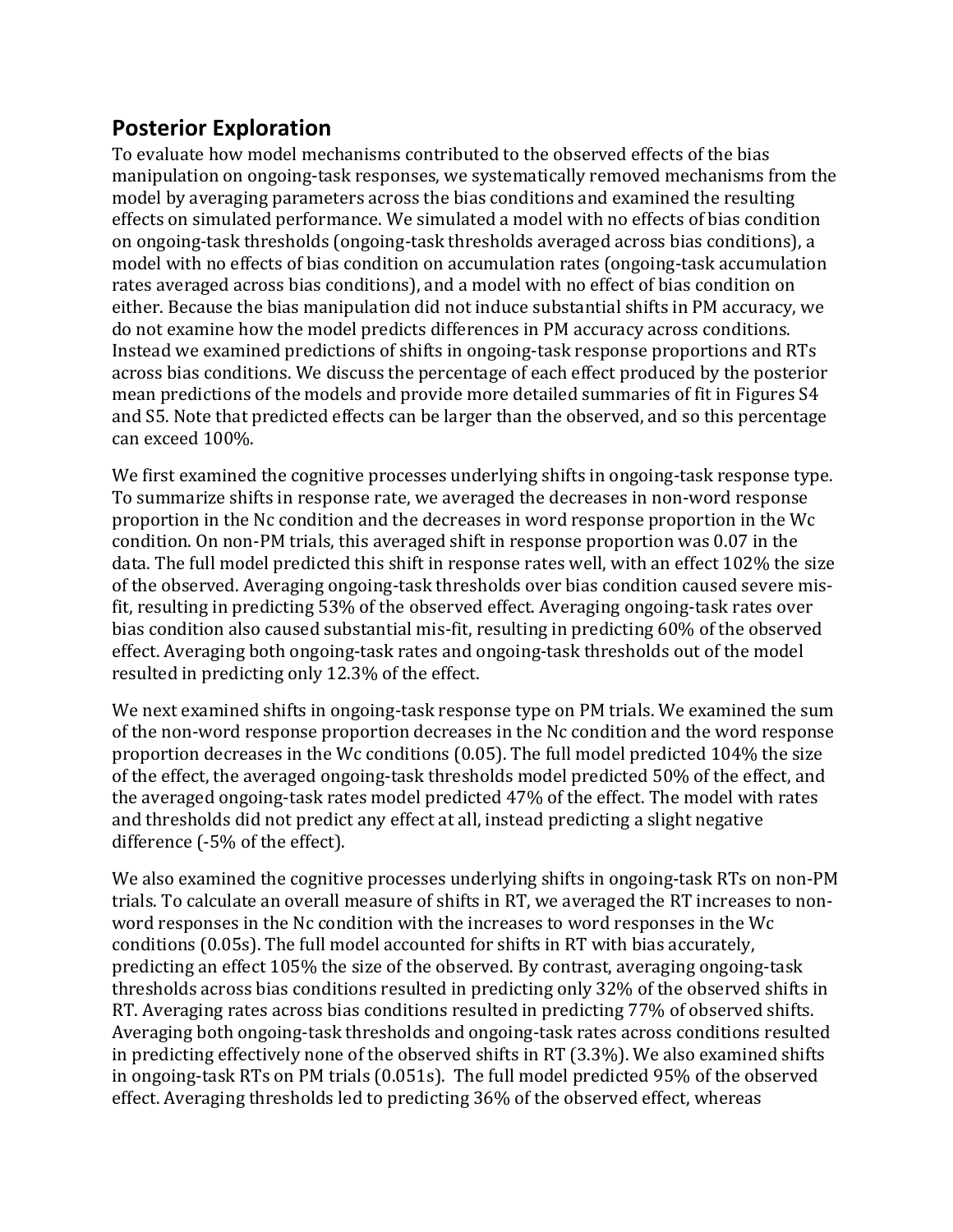averaging rates led to predicting 92% of the observed effect. Averaging both thresholds and rates led to predicting 28% of the observed effect.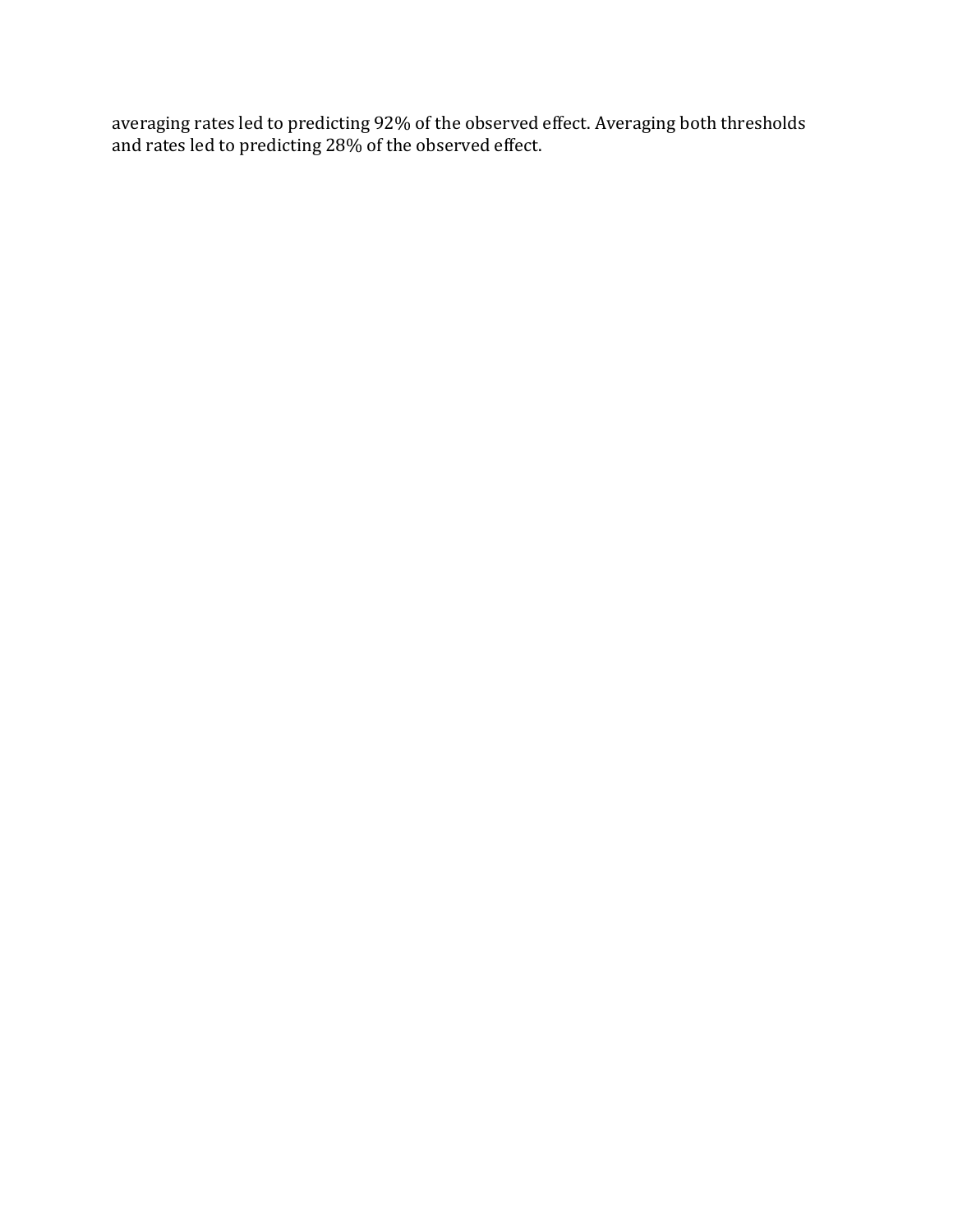

*Figure S4.* Posterior exploration of the effects of the bias manipulation on shifts in ongoing task response type. To summarize shifts in response type, we averaged the decreases in non-word response proportion in the non-word caution condition with the decreases in word response proportion in the word caution condition. The dashed lines indicate the observed data. Full model corresponds to the full posterior prediction of the estimated model. Avg stands for averaged. These models are simulated based on averaging ongoing task accumulator parameters across bias conditions, for example in the "Avg" threshold model the ongoing task thresholds were averaged across the word caution and non-word caution conditions. The black dots indicate the posterior mean predictions. The black bars indicate the 95% credible intervals of the posterior predictions. For the purposes of these graphs, we concatenated all participants' data into a single data frame, and posterior predictions for all participants into a single data frame, and then calculated summary statistics on this data frame. "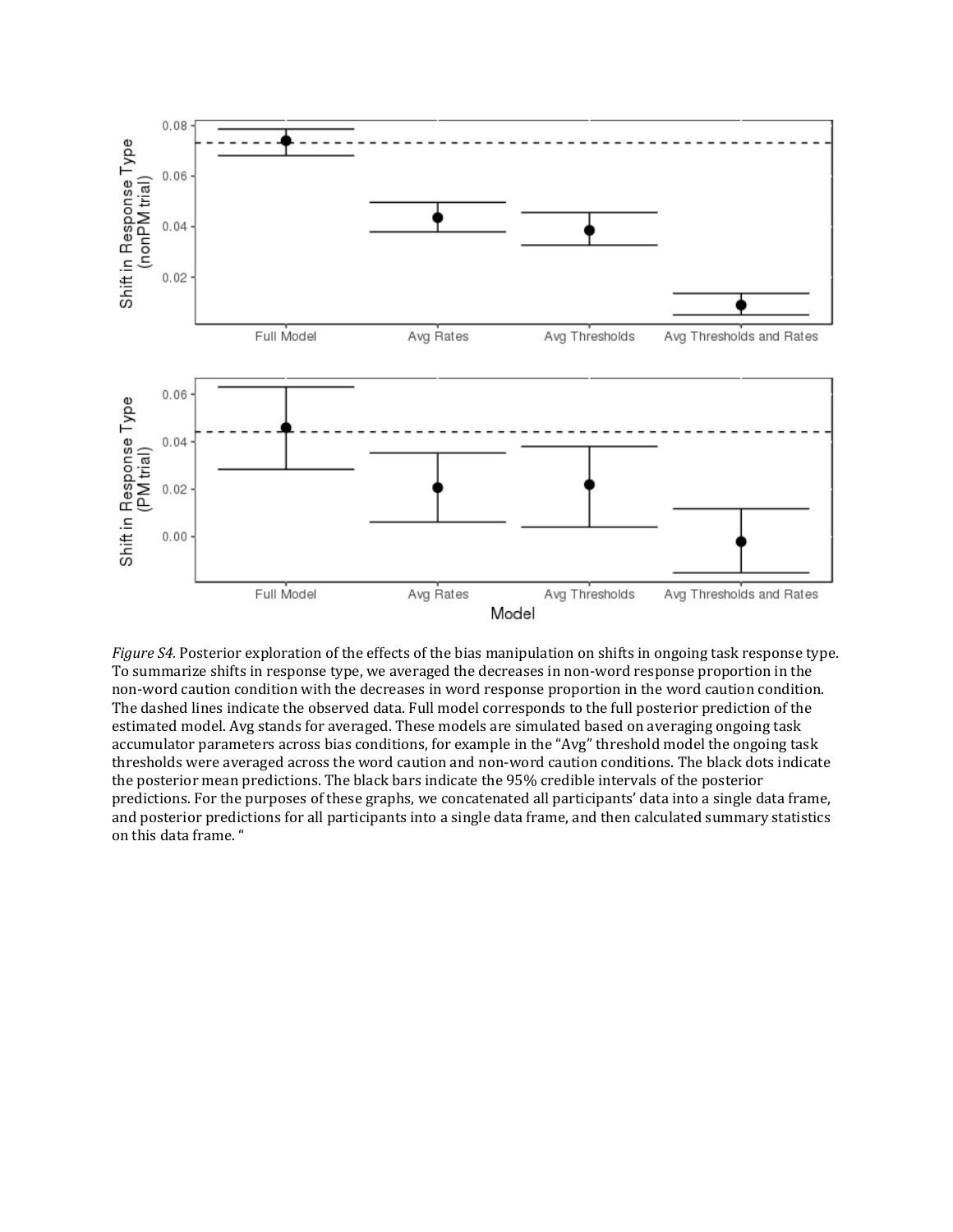

*Figure S5.* Posterior exploration of the effects of the bias manipulation on shifts in ongoing task response times. To summarize shifts in response time, we averaged the increases in non-word response time in the non-word caution condition with the increases in word response time in the word caution condition. The dashed lines indicate the observed data. Full model corresponds to the full posterior prediction of the estimated model. Avg stands for averaged. These models are simulated based on averaging ongoing task accumulator parameters across bias conditions, for example in the "Avg" threshold model the ongoing task thresholds were averaged across the word caution and non-word caution conditions. The black dots indicate the mean predictions. The black bars indicate the 95% credible intervals of the posterior predictions. For the purposes of these graphs, we concatenated all participants' data into a single data frame, and posterior predictions for all participants into a single data frame, and then calculated summary statistics on this data frame. "